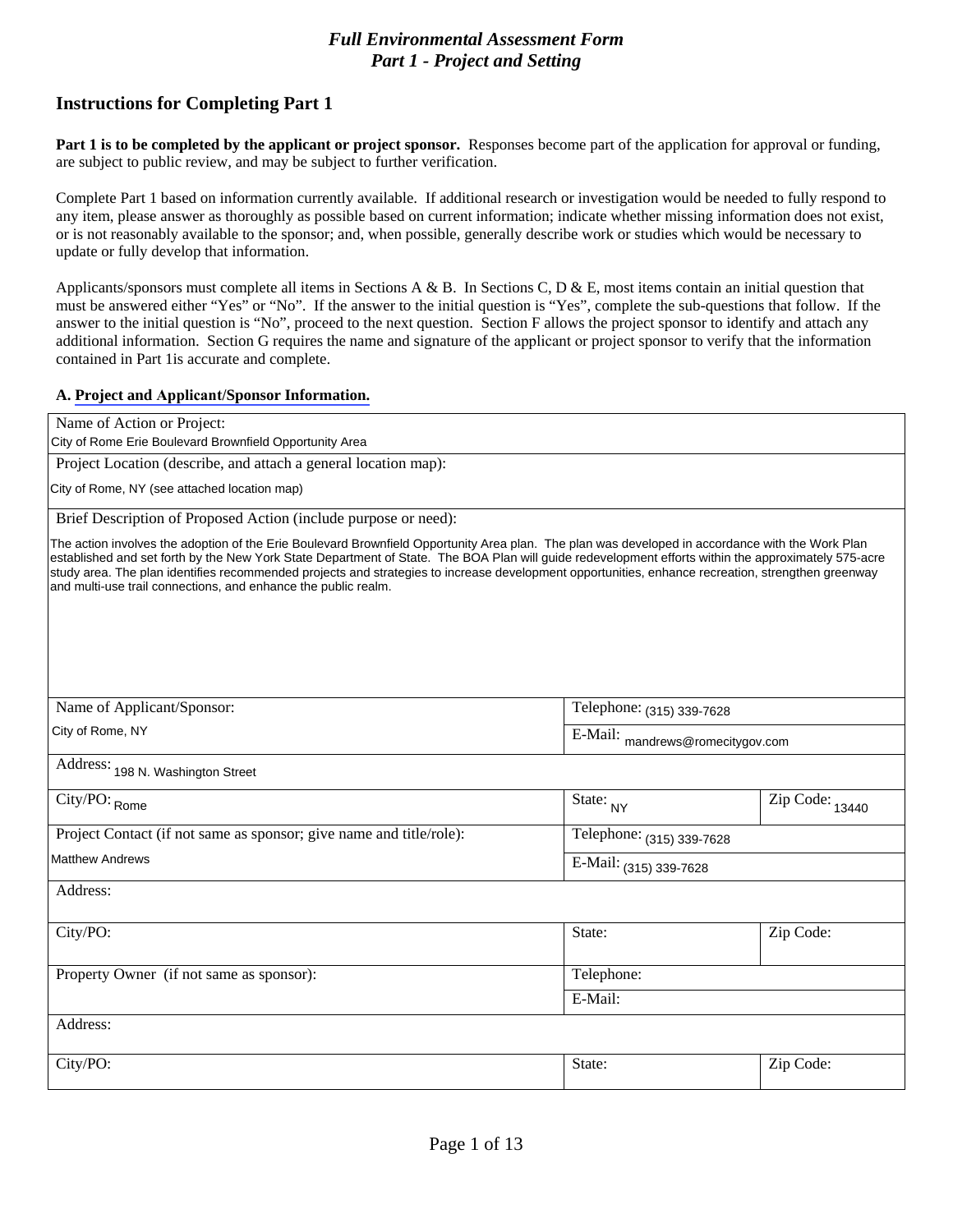

| $\Box$<br>$\Box$      | N<br>M |
|-----------------------|--------|
| $\Box$                | Z      |
| $\blacktriangleright$ | □      |
| $\blacktriangleright$ | 口      |
| M                     |        |
|                       |        |

Remediaton Sites:E633053, Remediaton Sites:E633073, Remediaton Sites:633073, Remediaton Sites:633042, NYS Heritage Areas:Mohawk Valley Heritage Corridor

> $\Box$  $\blacktriangledown$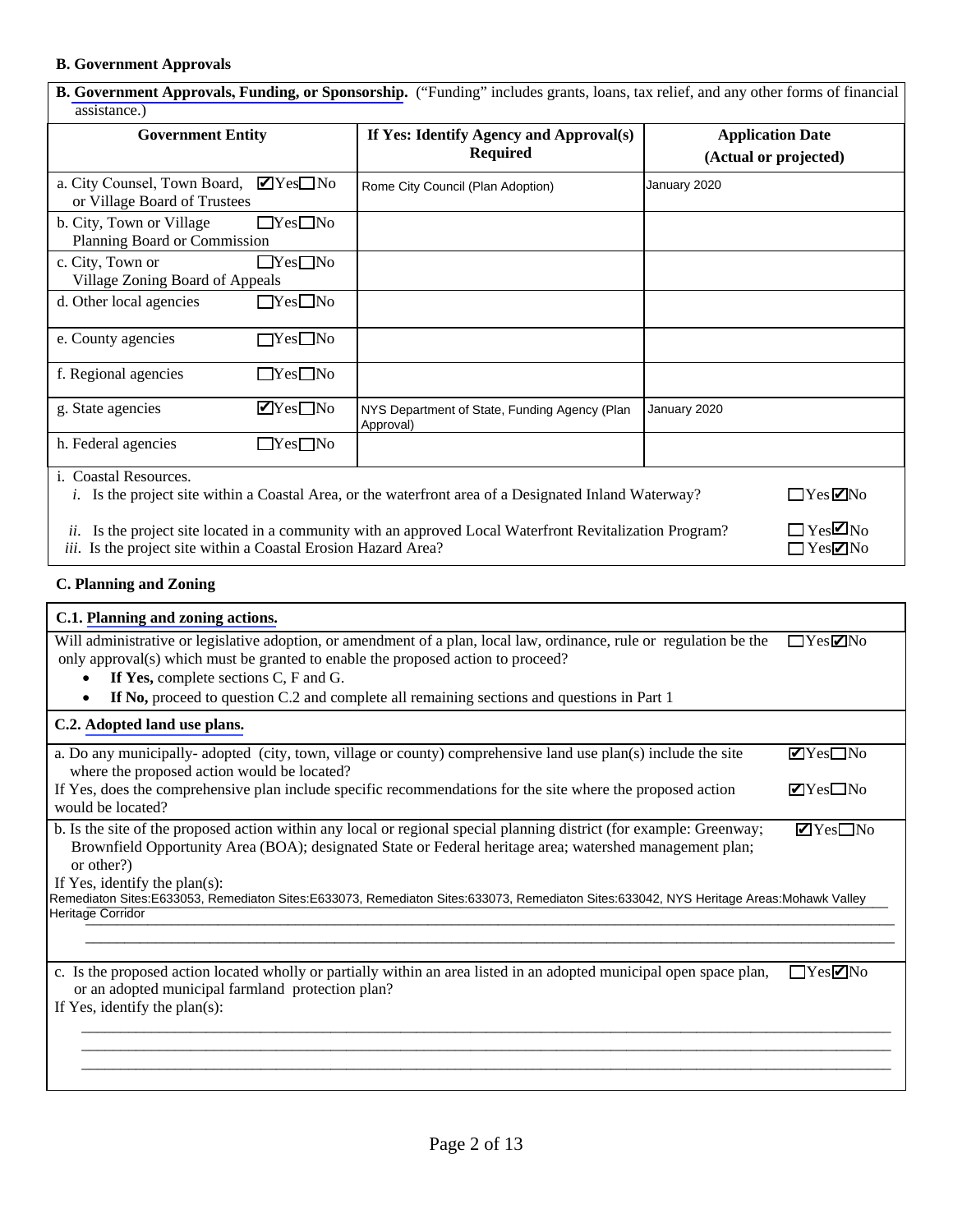Z  $\Box$  $\Box$ Z

Z

 $\Box$ 

City of Rome School District

Rome Police Department

Rome Fire Department

Gryziec Field, City Green, Rome Little League Fields, Mohawk River Trail, Erie Canalway Trail

Residential, Commercial, Industrial, Recreational, Mixed-Use



The plan identifies recommended land uses for strategic redevelopment sites. Actual redevelopment of those sites will be facilitated and constructed by individual landowners consistent with the overall vision of the BOA Pl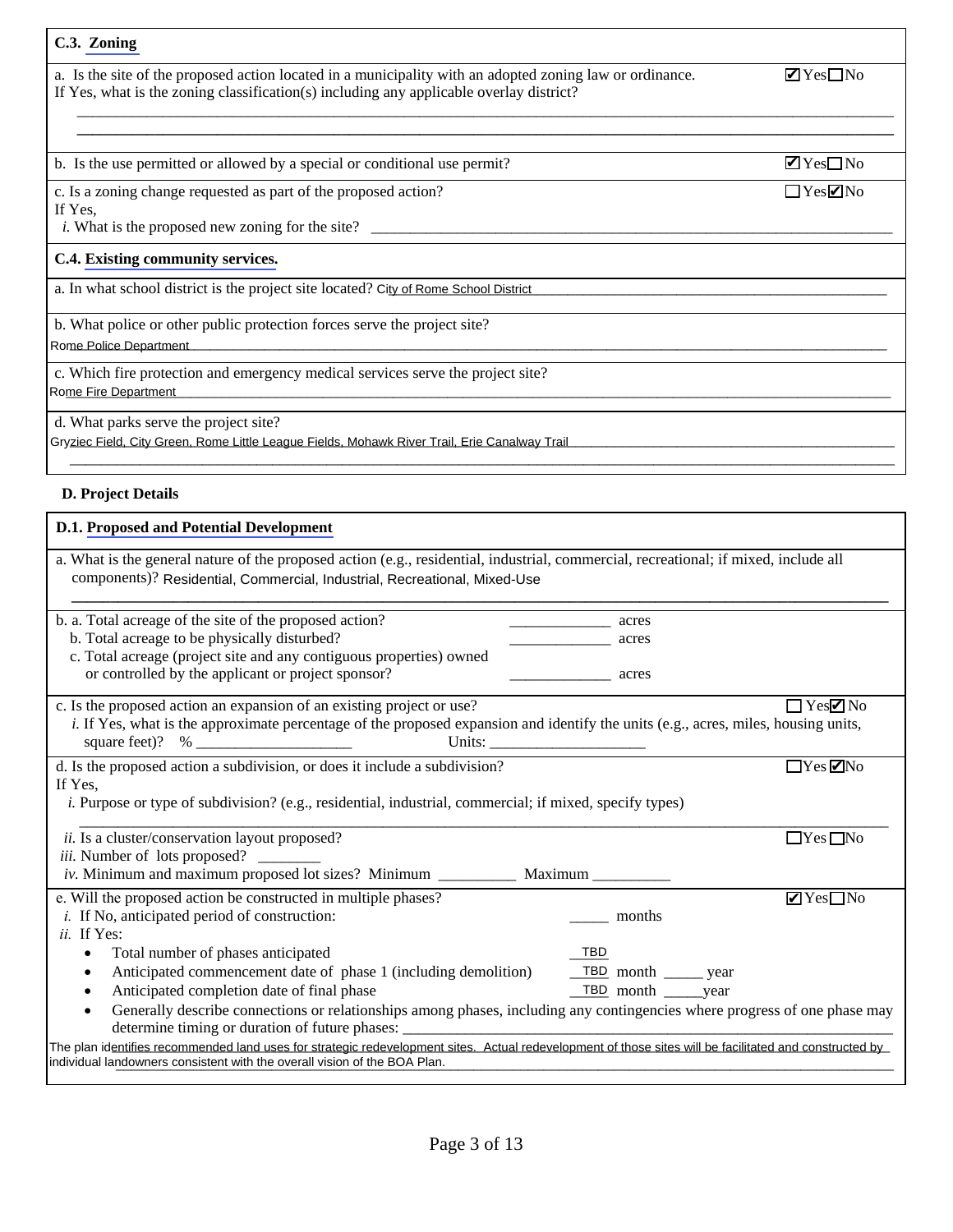

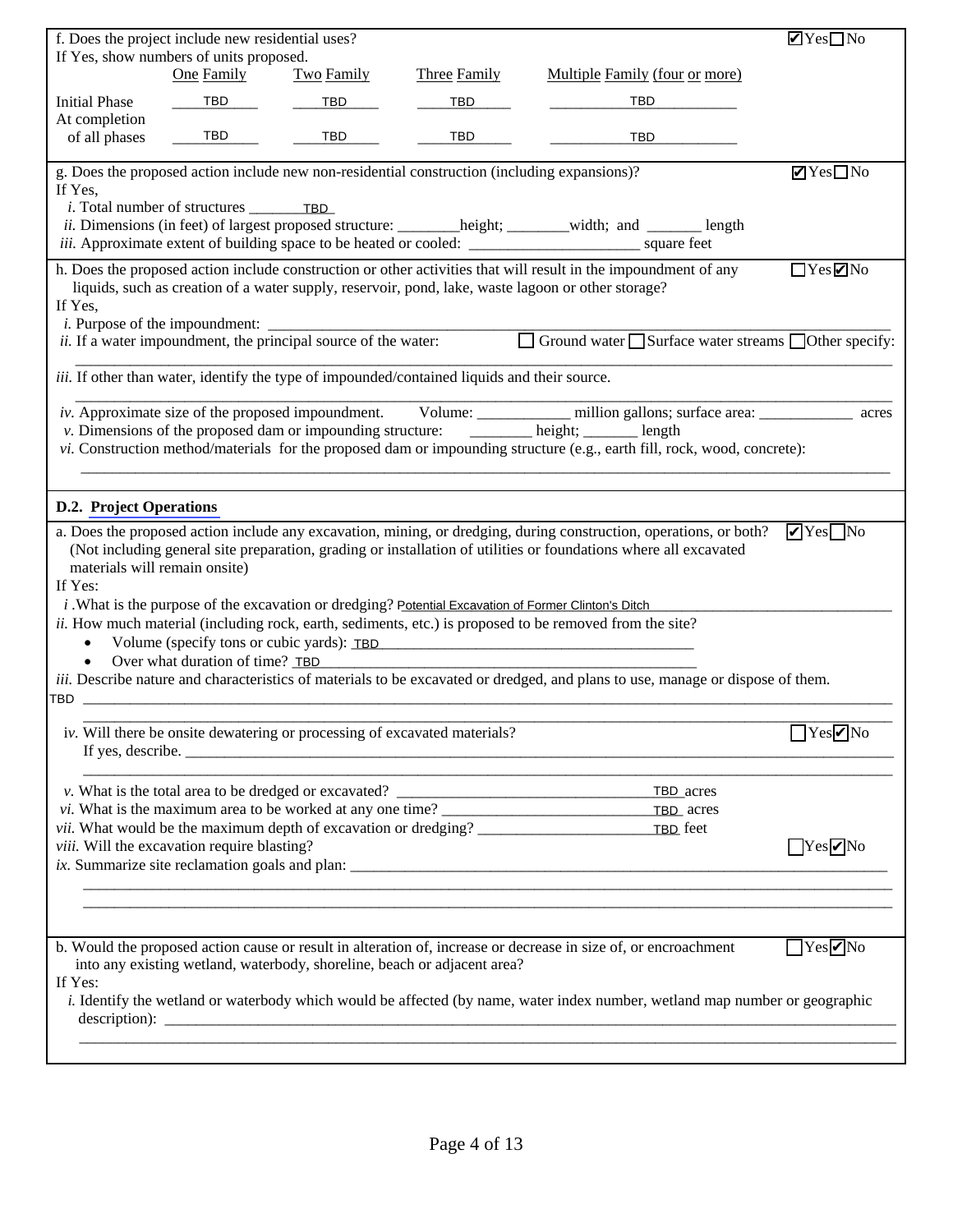

Sanitary wastewater

 $\mathbb{Z}^2$ 

Water Filtration Plant

 $\blacksquare$ 

OOD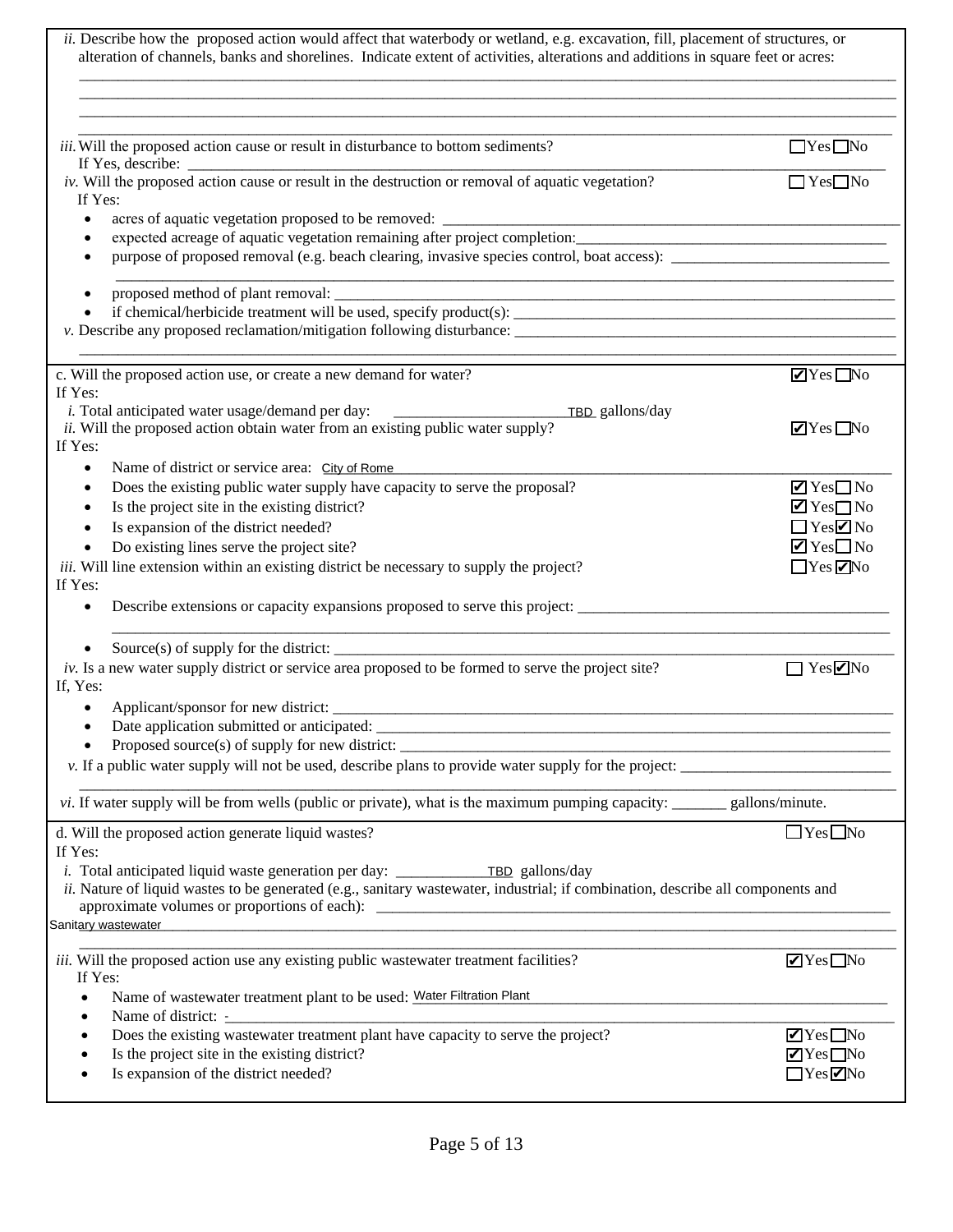$\begin{array}{c} \square \ \blacksquare \ \square \end{array}$  $\Box$   $\blacksquare$  $\begin{array}{ccc} \square & \square \end{array}$  $\begin{array}{c} \square \\ \square \\ \square \end{array}$  $\Box$  $\blacksquare$  $\begin{array}{ccc} \square & \square \end{array}$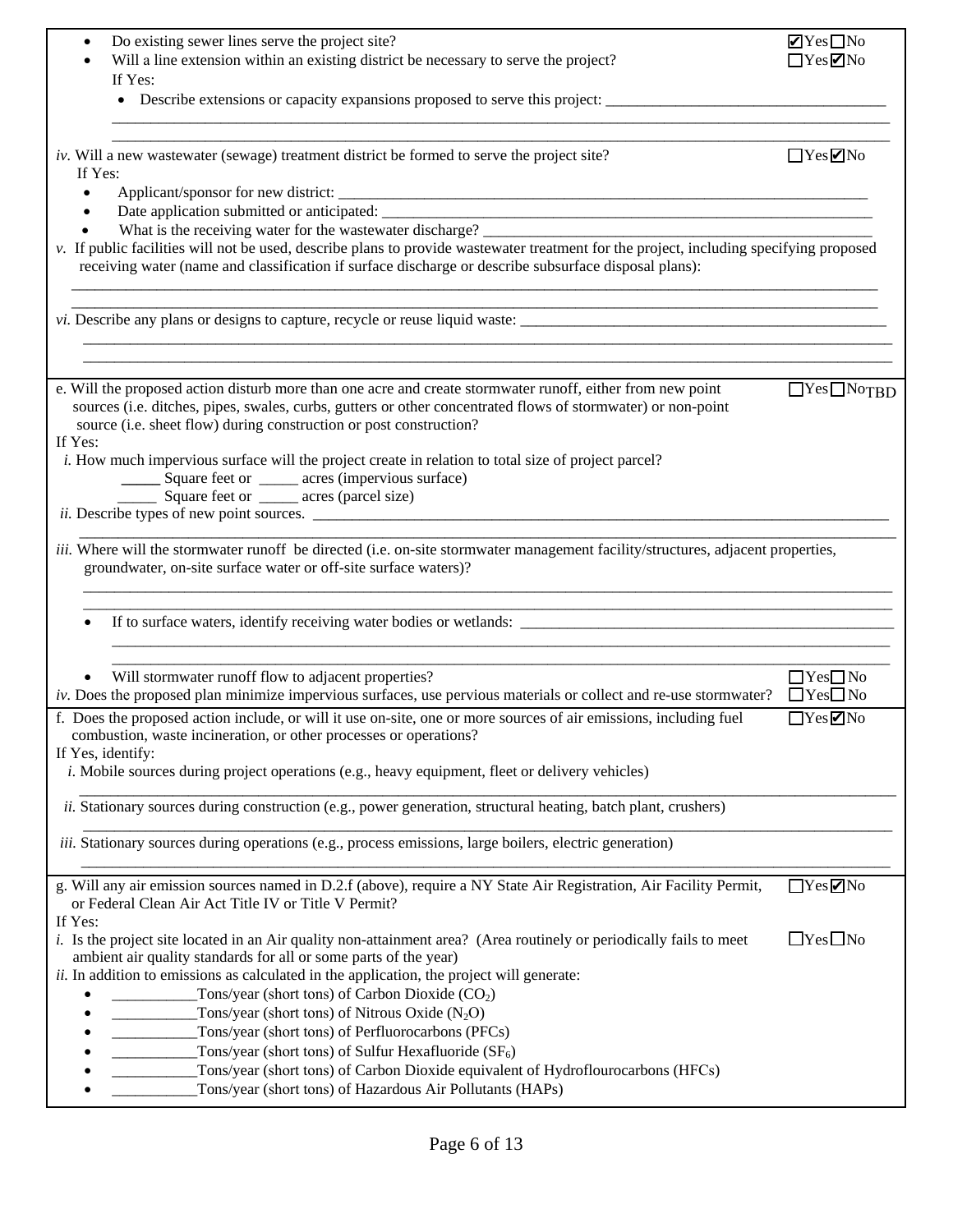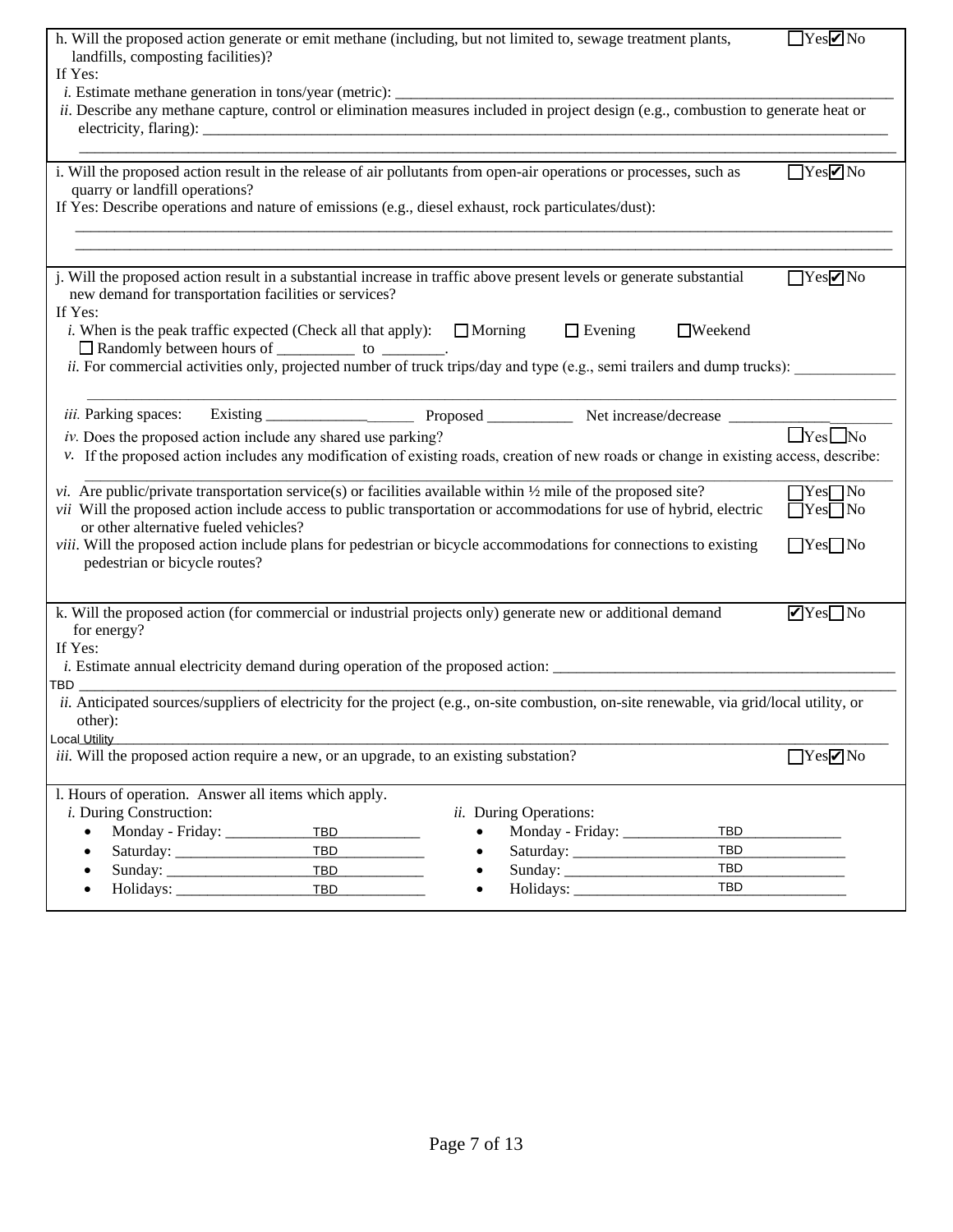|                                   | Z              | $\Box$                |
|-----------------------------------|----------------|-----------------------|
| Temporary construction noises TBD |                |                       |
|                                   | $\Box$         | Z                     |
|                                   | $\blacksquare$ | $\Box$                |
| TBD                               |                |                       |
|                                   | $\Box$         | Z                     |
|                                   | $\blacksquare$ | □                     |
| Temporary construction odor TBD   |                |                       |
|                                   | $\Box$         | $\blacktriangleright$ |
|                                   |                |                       |

 $\Box$  $\blacksquare$ 

 $\begin{matrix} \square \qquad \square \\ \square \qquad \square \end{matrix}$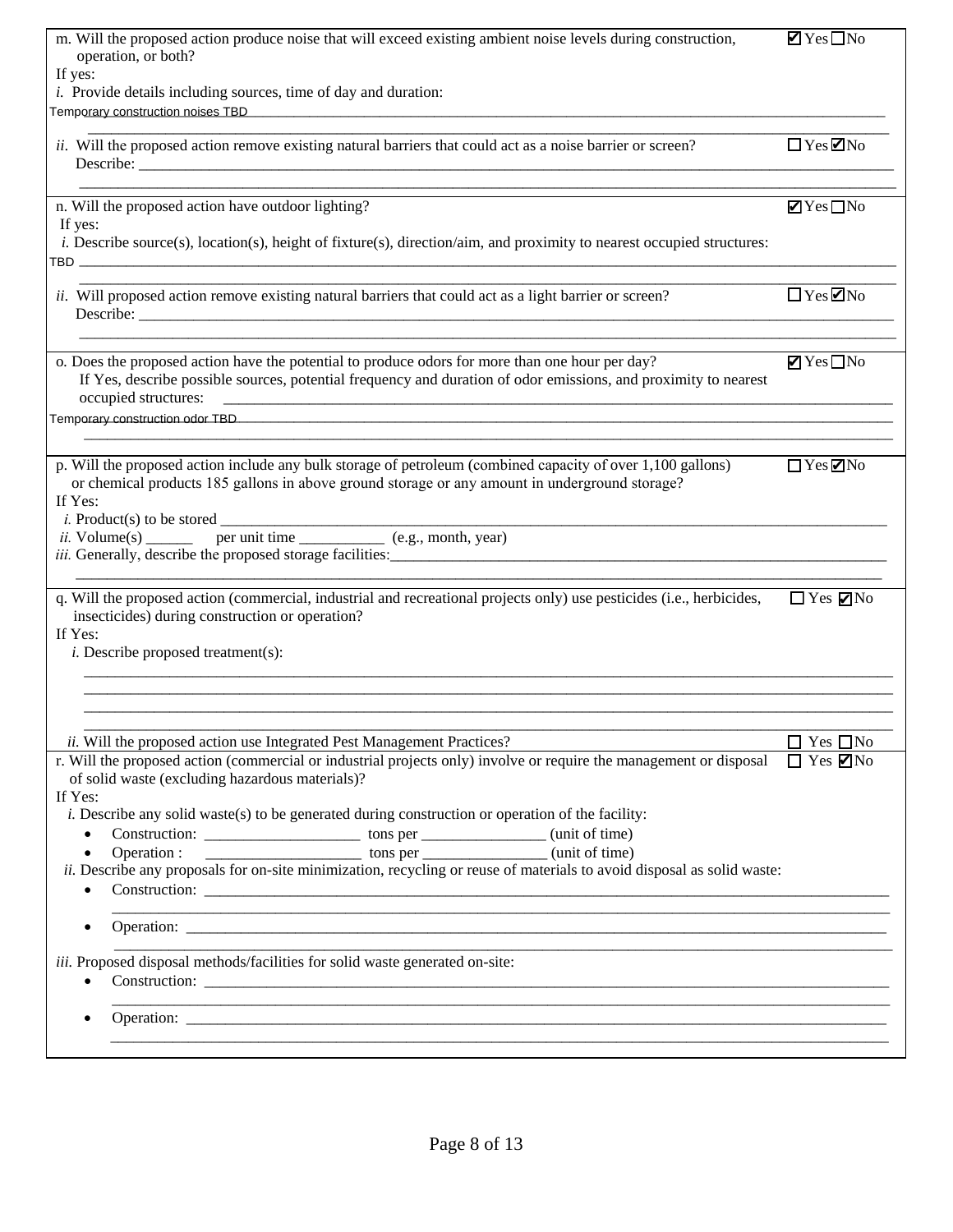$\Box$  $\blacksquare$ 

 $\Box$  $\blacksquare$ 

 $\square$   $\square$ 



The BOA comprises mixed-use areas of downtown and the Erie Canal waterfront.

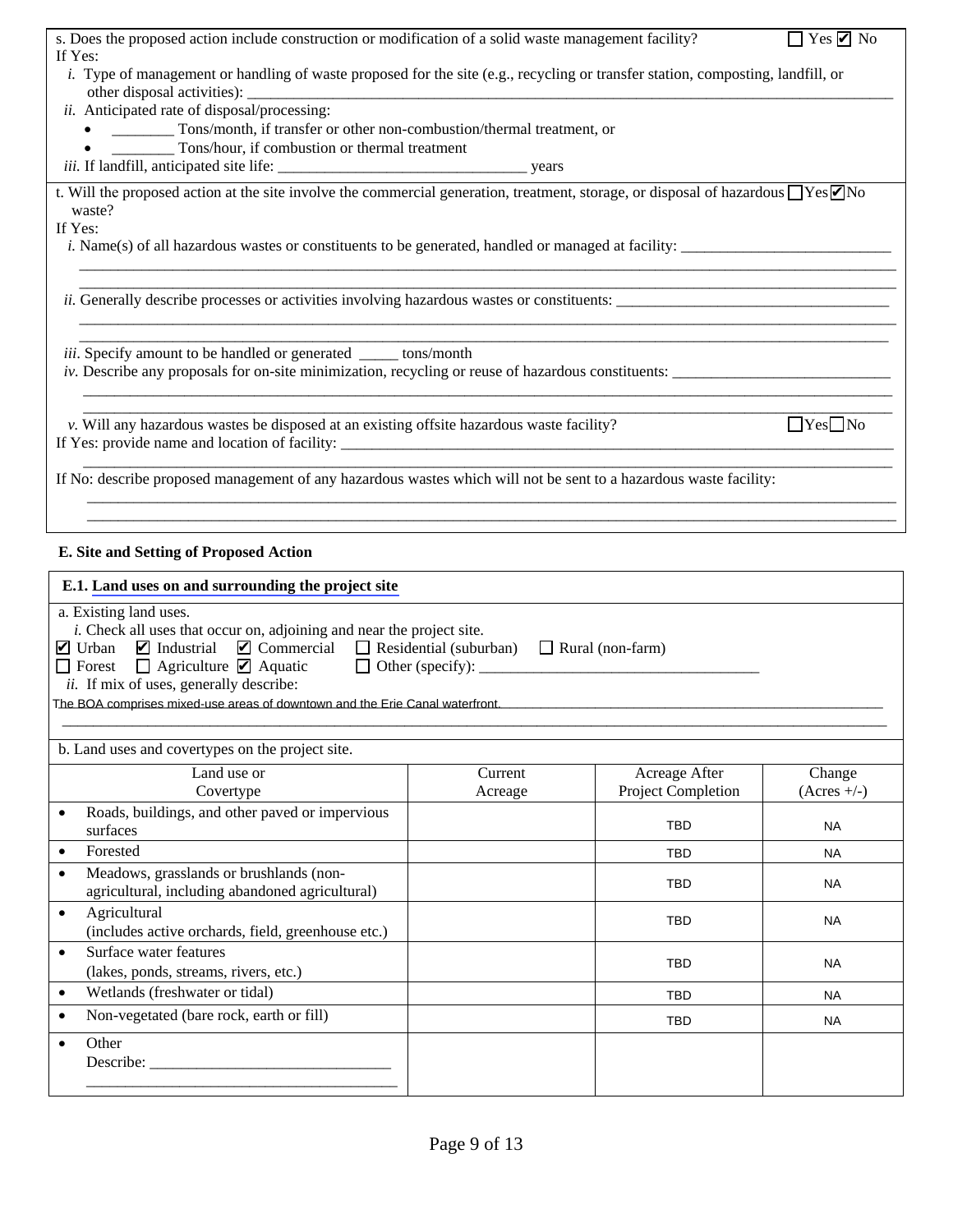| Gryziec Field and Erie Canal Waterfront. The Plan aims to enhance these areas. | $\blacktriangledown$     |                      |
|--------------------------------------------------------------------------------|--------------------------|----------------------|
|                                                                                | $\Box$                   |                      |
|                                                                                |                          |                      |
|                                                                                |                          |                      |
|                                                                                | П                        | M                    |
|                                                                                |                          |                      |
|                                                                                |                          |                      |
|                                                                                |                          |                      |
|                                                                                |                          |                      |
|                                                                                | $\Box$                   | $\blacktriangledown$ |
|                                                                                |                          |                      |
|                                                                                |                          |                      |
|                                                                                |                          |                      |
|                                                                                | $\mathsf{L}$             |                      |
|                                                                                |                          | M                    |
|                                                                                |                          |                      |
|                                                                                | $\blacktriangledown$     |                      |
|                                                                                |                          |                      |
|                                                                                | $\triangledown$          |                      |
|                                                                                | E633053, E633073, 633042 |                      |
|                                                                                |                          |                      |
|                                                                                | $\blacktriangledown$     |                      |

E633063, 633043, E633053, E633073, 633042, E633058

 $\Box \, \text{N} \, \Box$ 

E633063 - Outside of BOA Boundary (Active); E663043 - Outside of BOA Boundary (No off site contamination found); E633053 - Former Rome Cable site (active - Environmental Restoration Program); 633042 - Active; E633058 - Outside of BOA Boundary (Closed)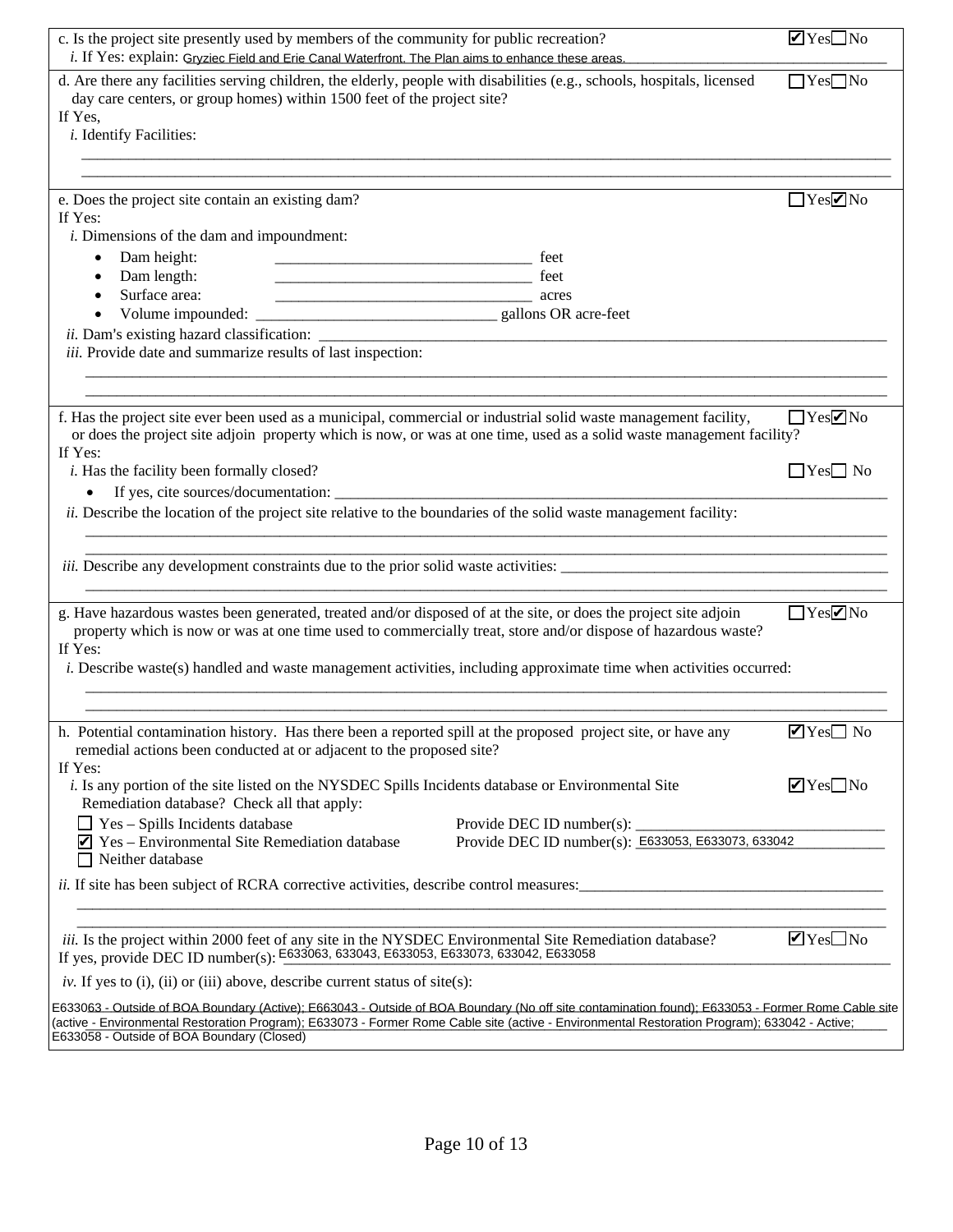

**Principal Aquifer** 

 $\Box$  $\Box$ 

 $\Box$ 

 $\Box$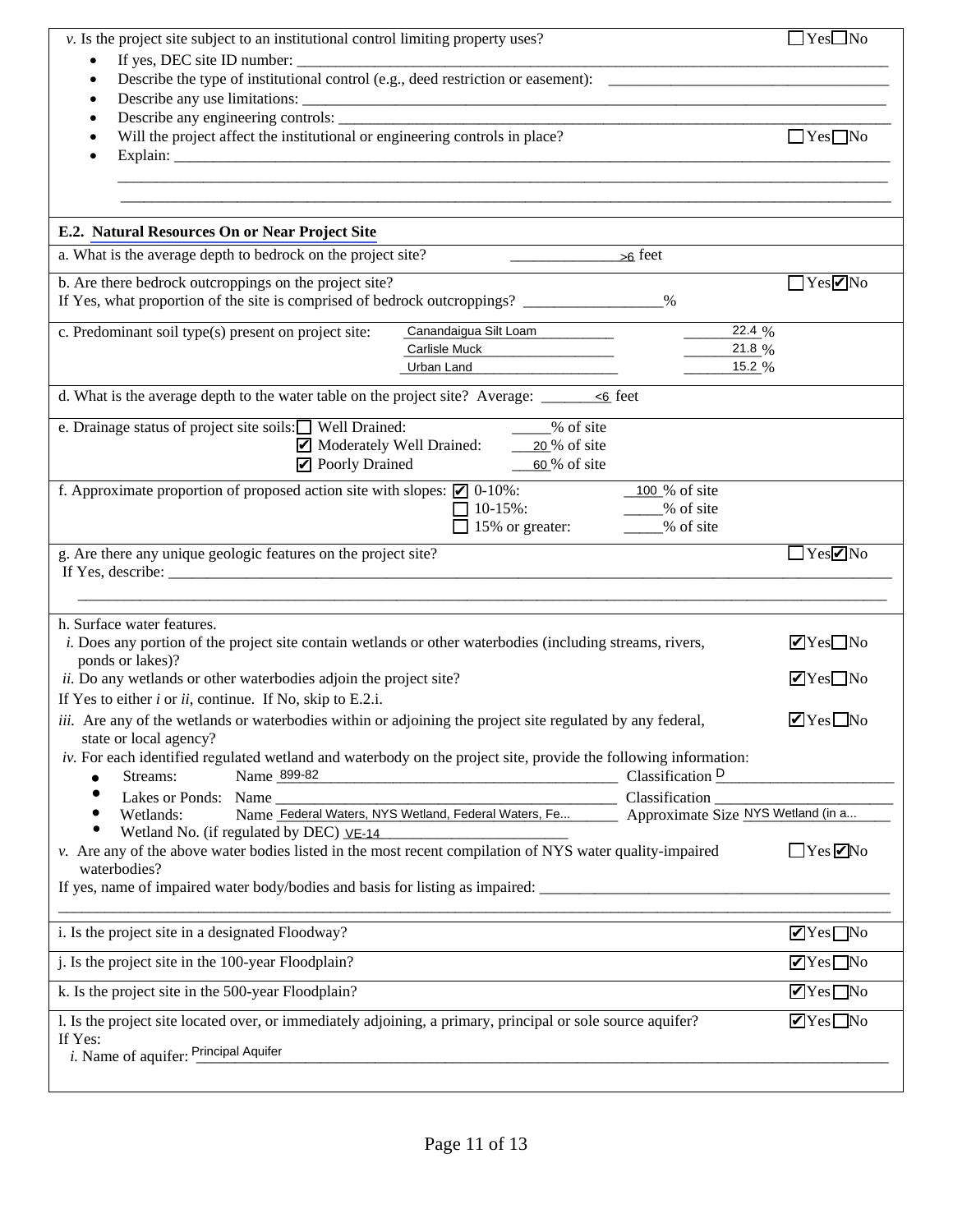$\Box$  $\blacksquare$ 

|        |        | $\Box$ | $\blacksquare$        |
|--------|--------|--------|-----------------------|
|        |        | $\Box$ | $\blacktriangleright$ |
|        |        | $\Box$ | П                     |
|        |        | $\Box$ | $\blacktriangledown$  |
|        |        | $\Box$ | $\Box$                |
|        |        | $\Box$ | $\blacktriangleright$ |
| $\Box$ | $\Box$ |        |                       |
|        |        | ┓      | $\blacktriangledown$  |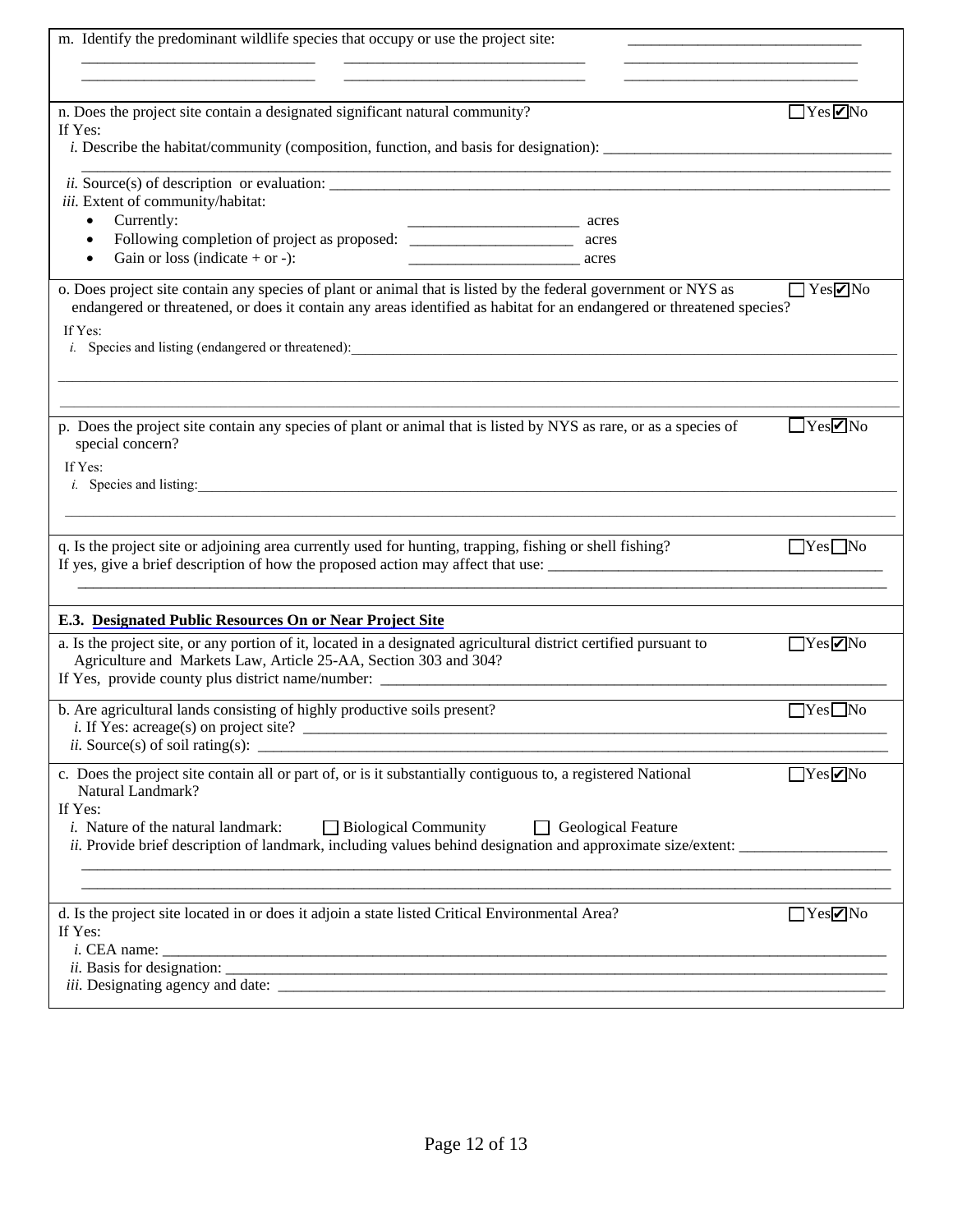| Eligible property:Capitol Theater, Eligible property:GRAND HOTEL; Former Hotel Byrnes, Eligible property:BARRINGER SC |   |   |
|-----------------------------------------------------------------------------------------------------------------------|---|---|
| Architectural style and historic nature                                                                               |   |   |
|                                                                                                                       | M |   |
|                                                                                                                       |   |   |
|                                                                                                                       |   | ☑ |
| New York State Canal System 93NR0: Original Erie Canal, 1825                                                          |   |   |
| national significance                                                                                                 |   |   |
|                                                                                                                       |   |   |
| Bellamy Harbor Park, Revolutionary Trail, Black River Scenic Trail                                                    |   |   |
| Local Park, Scenic Byway                                                                                              |   |   |
| 0.25                                                                                                                  |   |   |
|                                                                                                                       |   | И |
|                                                                                                                       |   |   |
|                                                                                                                       |   |   |

 $\blacksquare$ 

 $\Box$